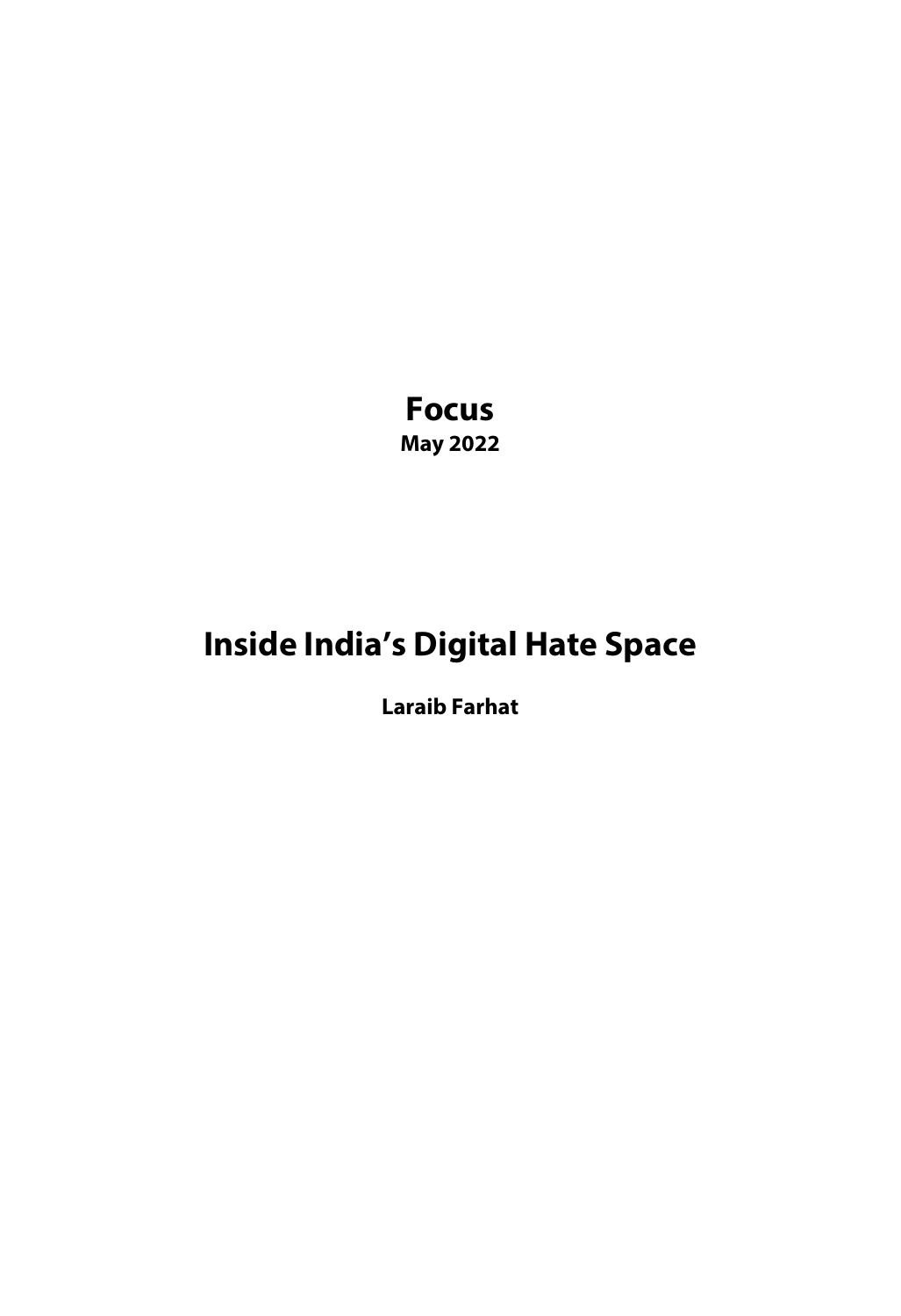# **Inside India's Digital Hate Space**

#### **Laraib Farhat**\*

### **Introduction**

In India, the Hindu-nationalist Bharatiya Janata Party (BJP) religiously deploys inflammatory rhetoric against the Muslim minority. The current BJP regime with its Hindutva driven policies has subjugated minorities, predominantly Muslims, via circulation of misinformation and hate speech content which is regulated by BJP's IT cells.<sup>1</sup> In addition to traditional manifestations of oppression, the state misconduct towards its minorities including Muslims, Christians and Dalits has now hit new lows, encompassing digital spaces including Facebook, WhatsApp, Twitter, and Github. Sources indicate that misinformation and hate speech content regulated by these IT cells have many a times translated into real-life violence.2 Although, the levels of discrimination against minorities in India is different, this study *only* explores the atrocities committed against Muslims in the wake of hate-based fake news using digital platforms. For instance, in the past six years, many Muslims in India have suffered lynching by vigilantes and these incidents were mostly triggered by fake news circulated on WhatsApp.<sup>3</sup> Factors such as unhindered outreach, swift dissemination and sharing of

<sup>\*</sup> Laraib Farhat is Assistant Research Officer at the Institute of Regional Studies, Islamabad.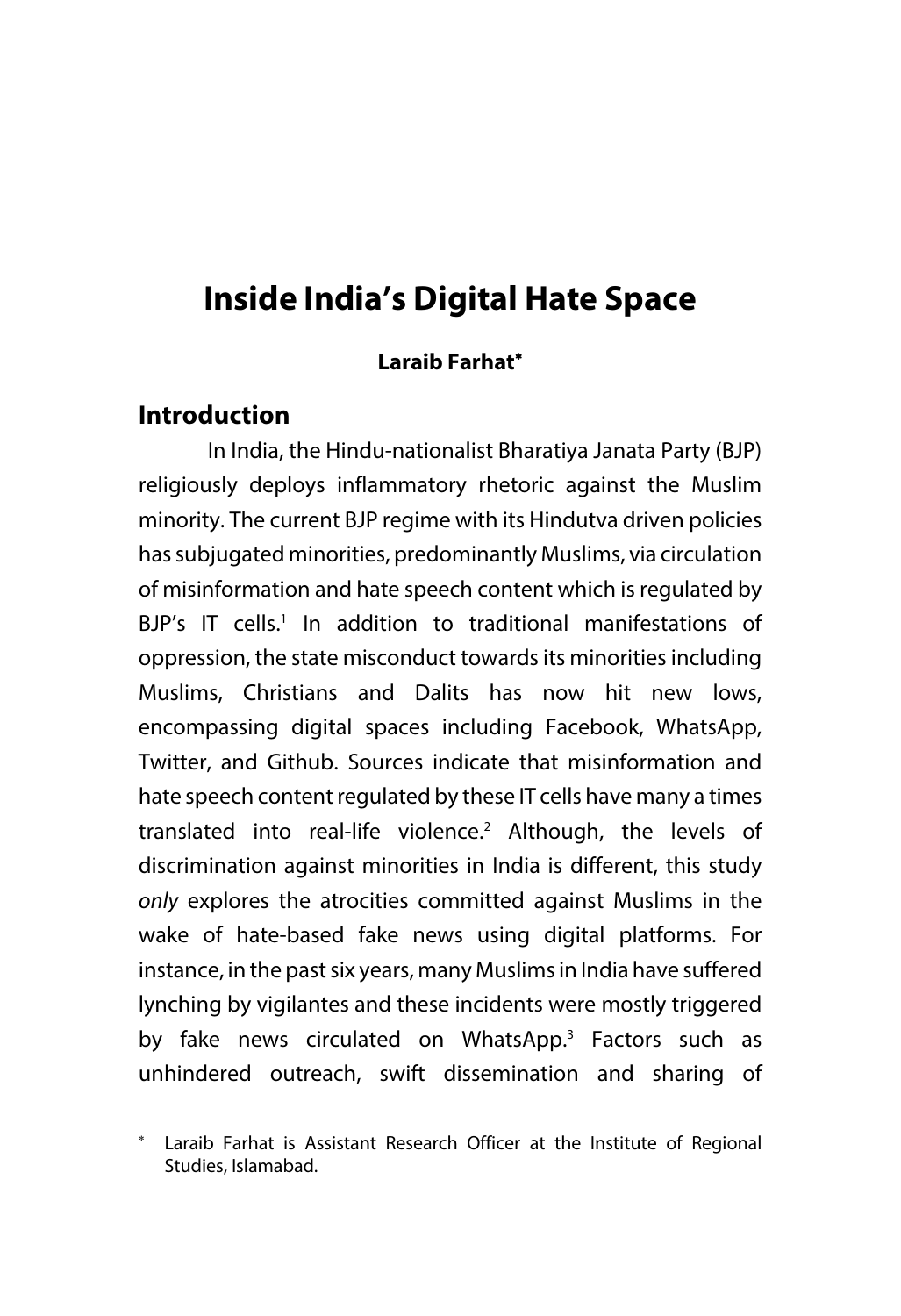unverified information has further added to the challenge of propaganda and misinformation. Given the thin line of differentiation, the terms propaganda, fake news, misinformation and disinformation have been used interchangeably to explain the creation and dissemination of uncorroborated content on the aforementioned digital platforms.

The recent rise in the incidence of violence, triggered by incitement through the unpronounced fake news-hate speech nexus has enhanced the relevance of digital media platforms as spaces that nurture this process, now more than ever. For instance, Geeta Pandey in her article for the BBC reports the count of hate crimes in India, stating that around 90 per cent of victims of hate speech in the past ten years in India were Muslims.<sup>4</sup> The aforementioned being one of the many instances of hate-based violence only reiterate the need for a deeper insight into India's propaganda infrastructure and the threat that it poses to minorities based in the world's largest democracy.

This paper explores the digital platforms such as Twitter, Facebook, Github, and WhatsApp turned into hates spaces as part of propaganda infrastructure of Hindutva. In doing so, the paper uses several incidents to understand how the right-wing is adopting a toxic internet culture, inherently aimed at narrowing down spatial independence for minorities (which includes but is not limited to use of memes to harass Muslim community on social media platforms).

#### **Propaganda Infrastructure of Hindutva**

The technological revolution has blessed this generation with the ease of communication through digital platforms. It allows the information to disseminate as quickly as possible.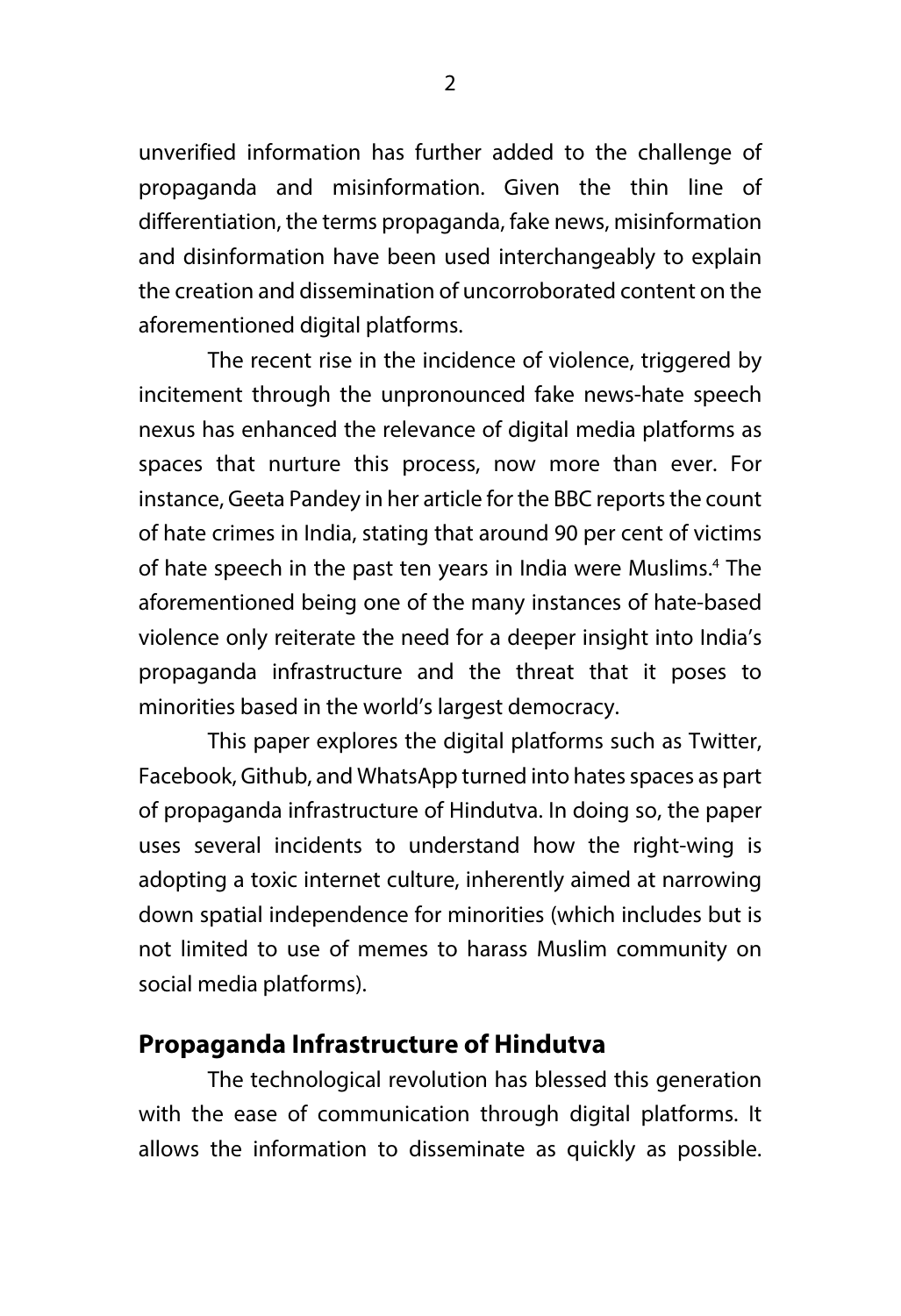Although people have become more informed, this has come with an unpronounced cost. A similar sort of pattern can be seen in India since 2014. The rising accessibility of the internet through a mobile connection in India has necessitated the debate on various nuances of hate speech.<sup>5</sup> BJP has used social apps to exploit, spread, and manipulate public opinion through its politically motivated messages.<sup>6</sup> The infrastructure of propaganda around which the ideology of Hindutva is sowed, nurtured, and executed, comes through these digital platforms.<sup>7</sup> Although, this study explores the hate-based narrative that is created via the circulation of fake news but additionally, it has been noted that the general public has seemingly sacrificed their consciousness to the champions of democracy who seek to control opinions of the public and manipulate them for their personal political benefits. The BJP government through its wellestablished rhetoric, openly articulate this idea of political manoeuvring, as could be seen in Home Minister Amit Shah's statement,

"We are capable of delivering any message we want to the public, whether sweet or sour, true or fake because we have around 3.2 million people on our WhatsApp groups." 8

This leads to an apparent conclusion that BJP runs a fake news factory which is well organised, well-regulated and which erratically instigates violence via dissemination of fake news. This ecosystem is modulated by thousands of people who are allied with the government and are helping the government of India, particularly the BJP in amplifying the bigotry over social media in a very unprecedented manner.<sup>9</sup> Although, it might seem a little off guard as to how fake news can be a threat to minorities but spewing hate speech that is based on fake news is the new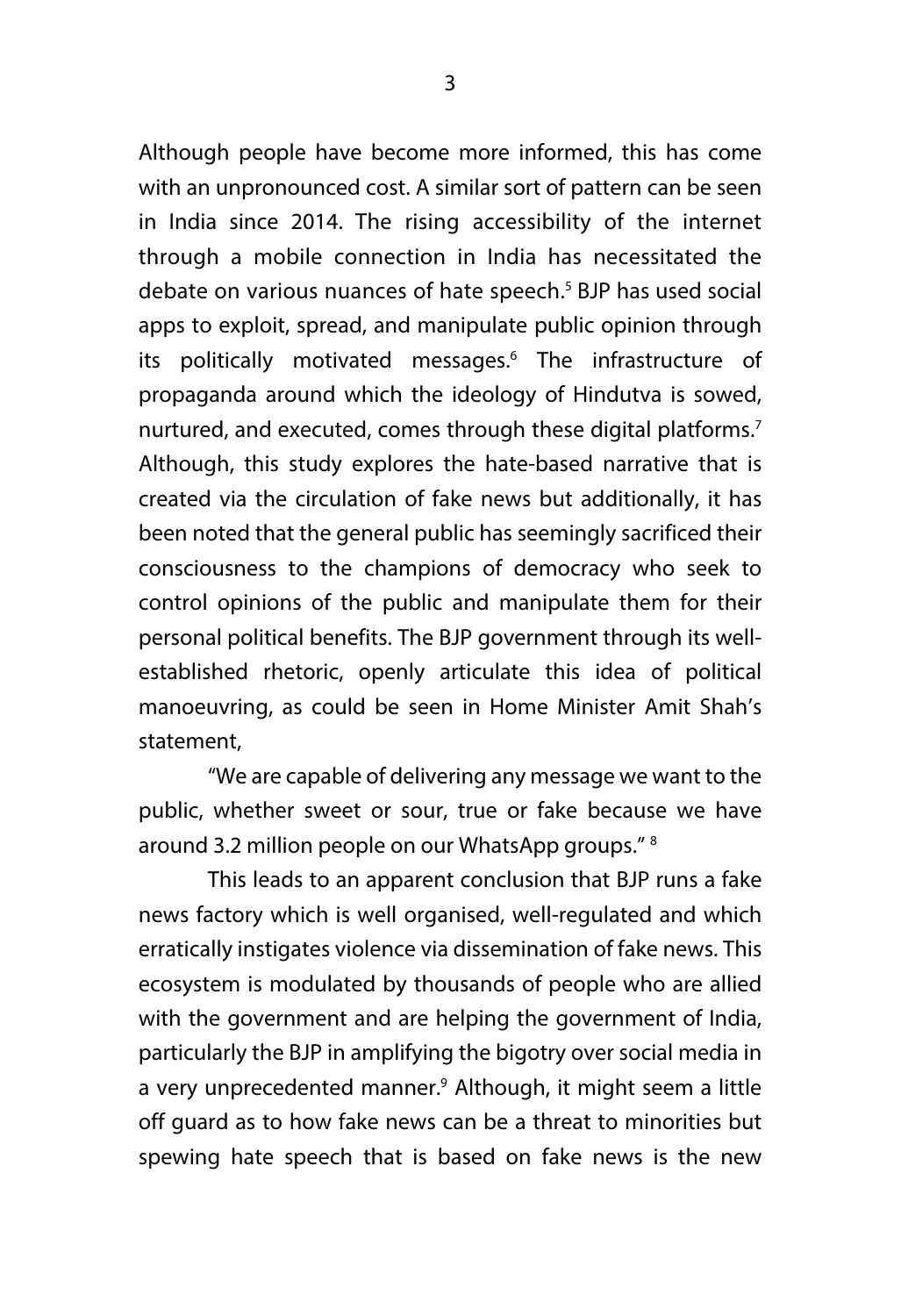common hateful rhetoric that the BJP is using against its minorities. The aforementioned practice operates in four steps. At first, fake news is established, secondly, that fake news is utilised to promote hate speech through its misleading content, thirdly, it is followed by the creation of hateful narratives against minorities which ultimately result in the execution of violence both directly and indirectly. Nevertheless, this marginalisation against minorities, especially Muslims in India is not born out of a vacuum but is rather an important factor that is helping India in achieving its ideological interest in making it, a *Hindu Rashtra*.

It is seemingly obvious that, in today's India, there trickles a race purity narrative which aims at making it, a monolithic state (Hindu Rashtra), with one people (Jati), and a monolithic culture (Sanskrit).10 This infrastructure is sustained through the strategically designed architecture of Hindutva which propagates anti-Muslim hate speech via digital platforms like Facebook, WhatsApp, Twitter, Reddit, and GitHub. As of 2019, there are around 2,500 social media officers and 2,600 WhatsApp groups in India and its states within.<sup>11</sup> This figure increased to  $72,000$ WhatsApp groups and 9,500 IT cell heads in 2020.<sup>12</sup> The narrative that these social media platforms produce through BJP's wellorchestrated IT cells, helps in hosting a pattern of violence against Muslims through different digital campaigns which has created public disorders.13

In particular, the visibility of these digital hatred campaigns began to appear during the pandemic which produced hashtags like #CoronaJihad – apparently transforming the propaganda around the pandemic into an Islamophobiadriven conspiracy.14 Whilst, the digital platforms have ushered a new age of networked and virtual communication, the flow of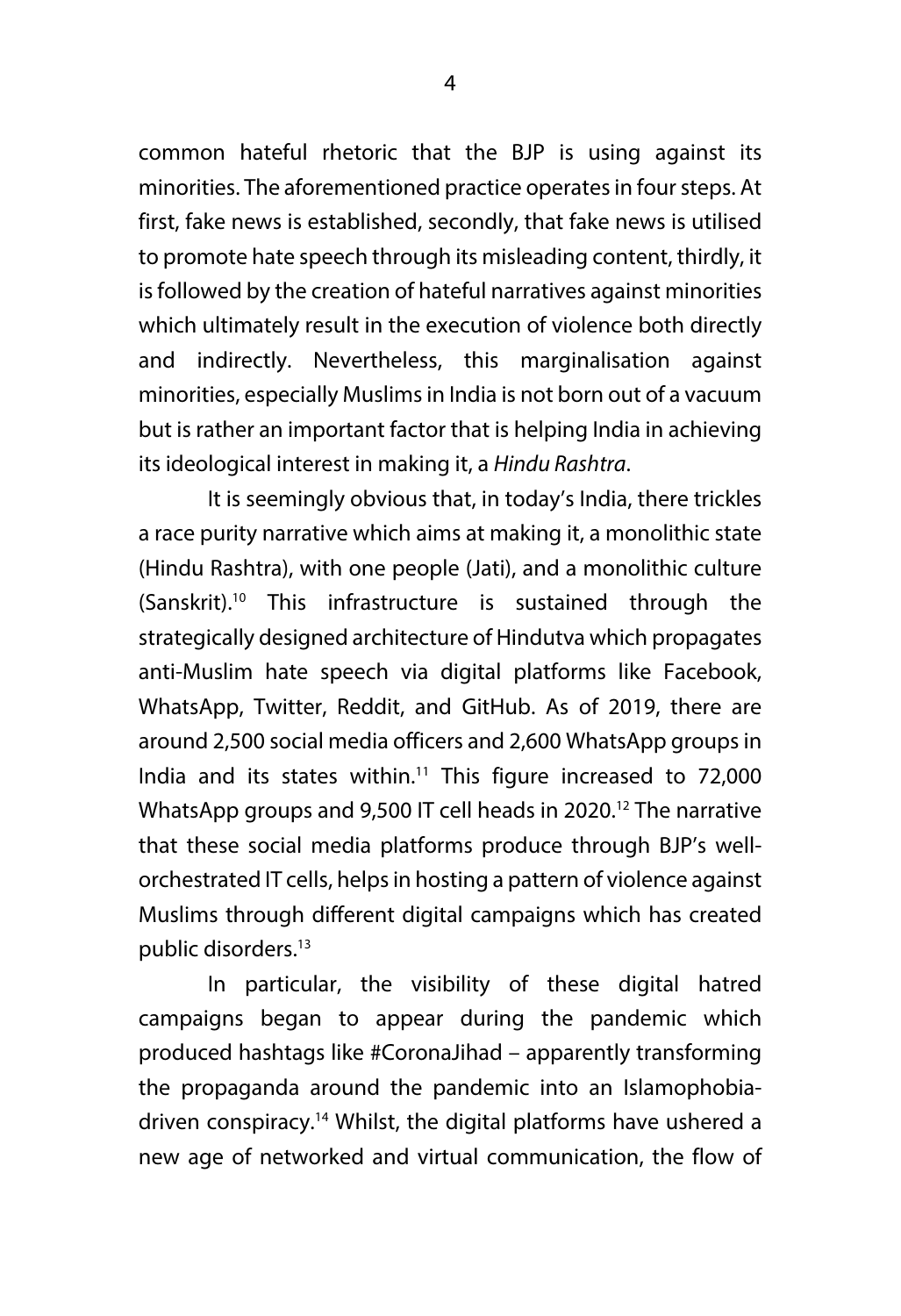dark humour, hate speech, and fake news through these platforms has altered the landscape of communication and has pushed the political environment towards populism and polarisation. For instance, on December 6, 2017, a Bengali Muslim migrant worker named Mohammad Afrazul was beaten to death in Rajasthan followed by burning his body. The man who killed him dared to videotape the whole incident and upload it on YouTube.15 Simultaneously, the accused deeds earned him supporters, particularly from the Vishwa Hindu Parishad (VHP), who saw him as a champion of eliminating 'love jihad'  $-$  a controversial term connoting the marriage of a Muslim man with a Hindu woman that was popularised on social media with a common hashtag #LoveJihad introduced by the right-wing and adopted by many in the mainstream.<sup>16</sup> Interestingly, most of the inflammatory #LoveJihad tweets circulating on the internet were not geo-tagged at least within 80-100 kilometres of Rasjsamand, which clearly indicated that the hashtag was created elsewhere and was propagated far afield via social media later on.17 Thus, the use of hashtags like #LoveJihad, #CoronaJihad, and many others like #LandJihad and #GharWapsi contributed a significant portion of hatred and propaganda against Indian Muslims.

India, away from its digitally regulated chaos, once in all its splendour, was a state with communal harmony but currently, under the BJP's political umbrella – a socio-cultural metamorphosis is underway. Although the digital hatred machine of the BJP is well oiled, there will be a larger price to pay when this hateful rhetoric is optimally normalised. Unfortunately, in recent years, Indian Muslim women who found themselves auctioned online have been paying this price. These Indian Muslim women found themselves on an online app which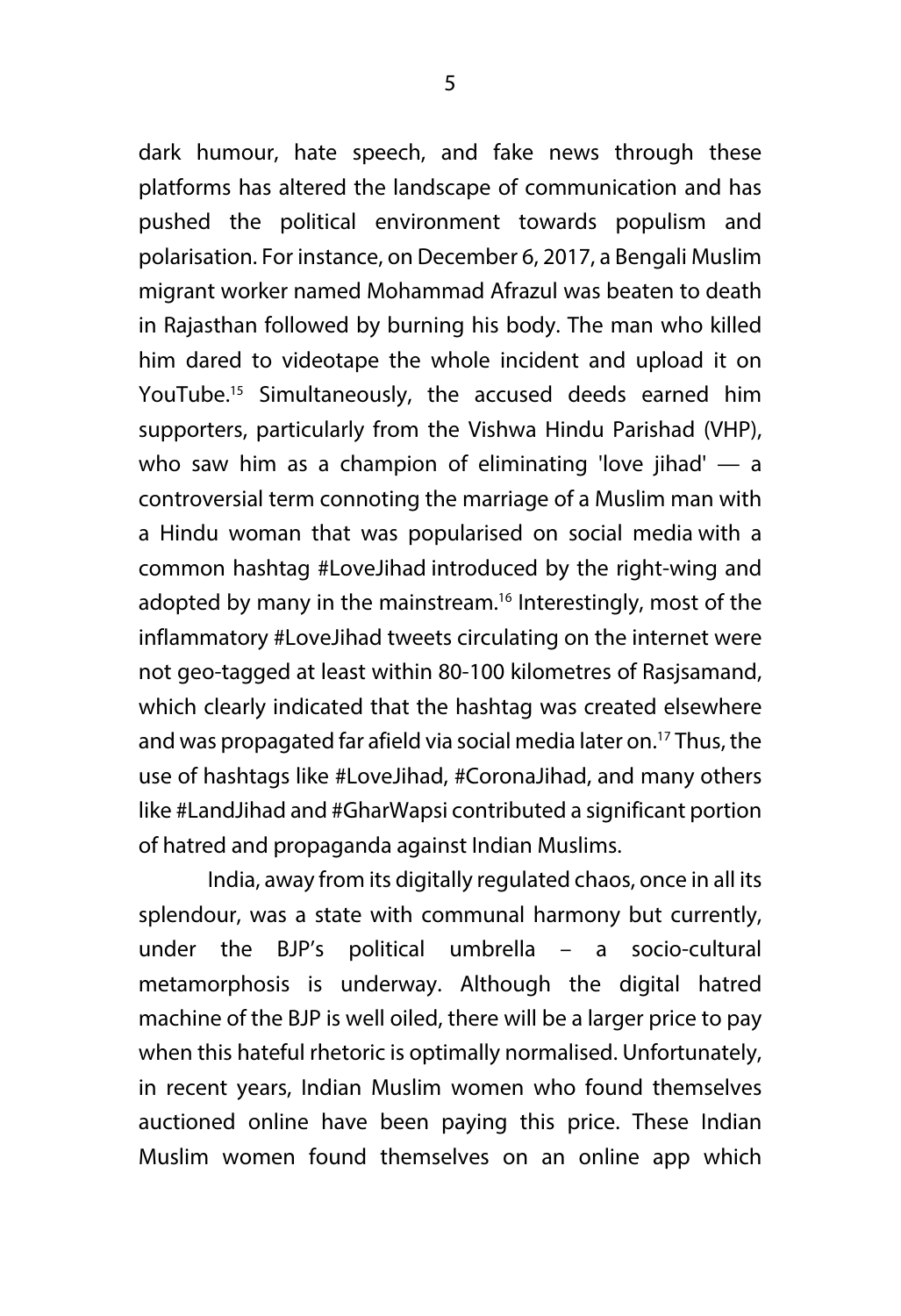auctioned them as 'Deals of the Day'. The app is known as 'Bulli Bai' which is a successor to the 'Sulli Deals' app (an online term used for Muslim women by right wing as a means of troll)<sup>18</sup>. The app was incubated by the GitHub platform and auctioned more than 100 Muslim women as "Bulli Bai" of the day.  $19$  The app displayed pictures of multiple journalists, activists, including the Pakistani Nobel Laureate Malala Yousafzai. Vocal personalities like Ranna Ayyub and Ismat Ara were also made victims along with Shabana Azmi, among others. <sup>20</sup> Albeit, the Human Auction was fake but the app and the humans that were auctioned were real. Additionally, the humans were Muslims, in specific the vocal and crushed strong Muslim women who were objectified/sexualised based on their religion and cast. Following the backlash, the apps were ultimately taken down but the damage that they caused was traumatising and the image that they created of how they are so powerful and unstoppable was horrifying.

## **Neo Alt-Right Radicalisation; Trads vs. Raitas**

After the perpetrators of the Sulli and Bulli Bai apps were arrested, a rift grew between the right-wingers and the social media saw a Neo-Alt Right group<sup>21</sup> in India with Extremist views. Trads and Raitas, (usually up against each other as Trads vs. Raitas) are the by-product of a radical ecosystem hosted by social apps like Facebook, Twitter, and Telegram. They are a sub-cultural movement hosting an online army of people who are inspired by the propaganda of the Hindu Rashtra.  $^{22}$  They believe in making India a Hindu State by marginalising Muslims, however their marginalisation is not carried in a traditional way but rather via the social apps and derogatory meme culture. Subsequently, this online army in recent years has seen a dangerous tilt of young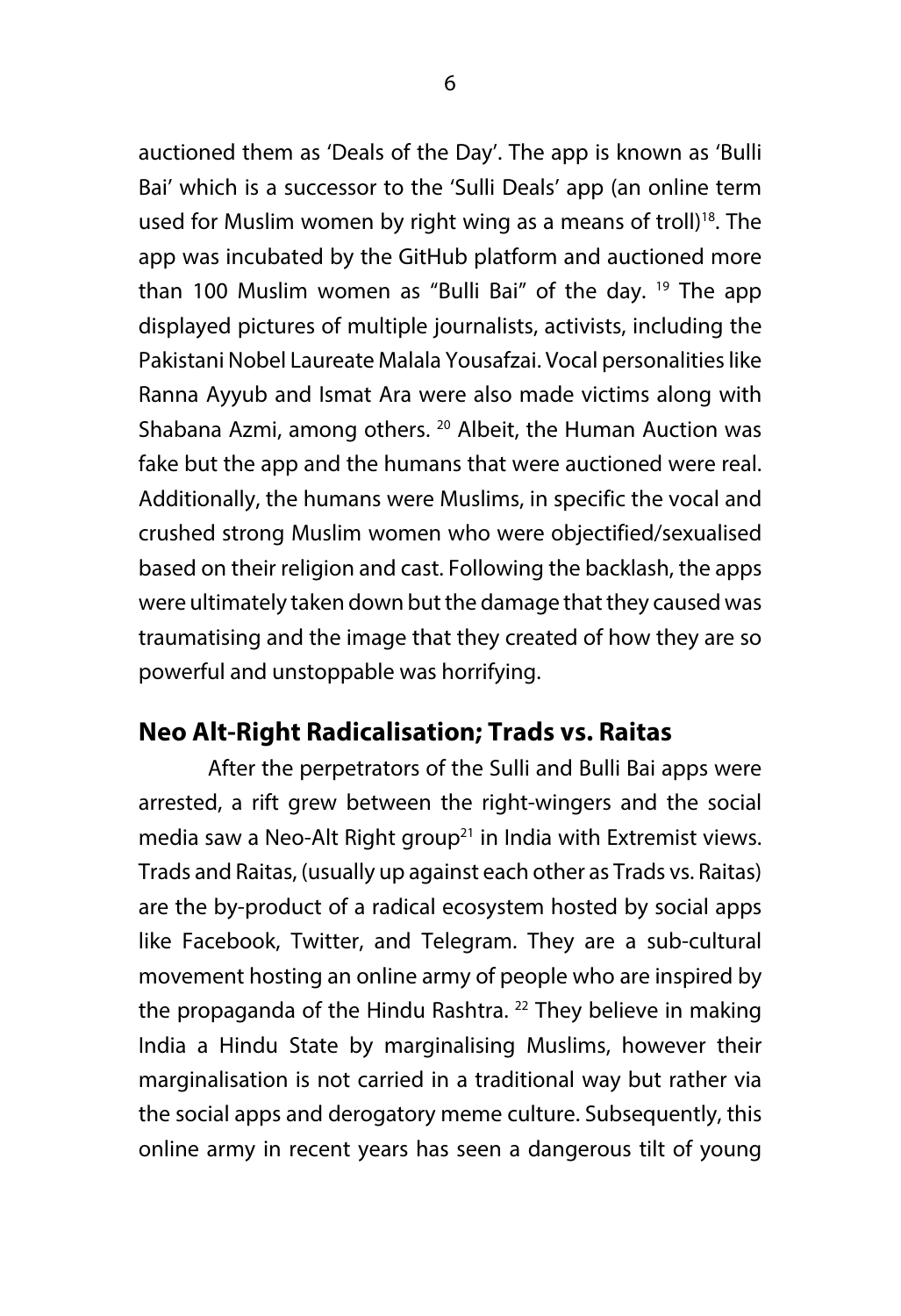men and women towards the Alt-Right digital ecosystem commonly called the 'Trad-wing'. To begin with, the term Trad is short for 'Traditional' and these young men who call themselves trads, align with the right-wing and serve as self-styled civilisational warriors. Raitas, on the other hand, are mocked by Trads as being too liberal and their name stems from a popular Hindi phrase '*Rayta Failana*' which literally means 'making a mess of things'.23

The whole debate that revolves between Trads and the Raitas exist because of a distinction between the ideologies of these two schools of thought. The people who align themselves with the group of Raitas are the ones that want Hindus to dominate whereas the Trads who take their inspiration from white supremacists,<sup>24</sup> believe that they (Raitas) are "just messing things up" (Connotation: Raita Filana) by not advocating for a return of the implementation of Manusmriti.<sup>25</sup> Trads consider themselves the protectors of Sanatan Dharma and believe that Modi is too soft on Muslims and Dalits.26 The Trad accounts also use memes and hashtags to target Prime Minister Narendra Modi which was observed highly when the hashtag #MaulanaModi appeared in bulk after Modi extended Eid felicitations to Muslims, ultimately displeasing the right-wingers.<sup>27</sup> Similarly, the digital ecosystem of Trads and Raitas is filled with derogatory memes and toxic humour which is specifically targeted at Islamists and Dalits – labelling them as termites, frogs, and cockroaches. However, both the groups place their belief in Hindu supremacy which unites them up to some extent.

Nevertheless, spreading violence against Muslims via the social media and defending it in the name of recovering from identity crises in order to return to Hindu Rashtra is by no means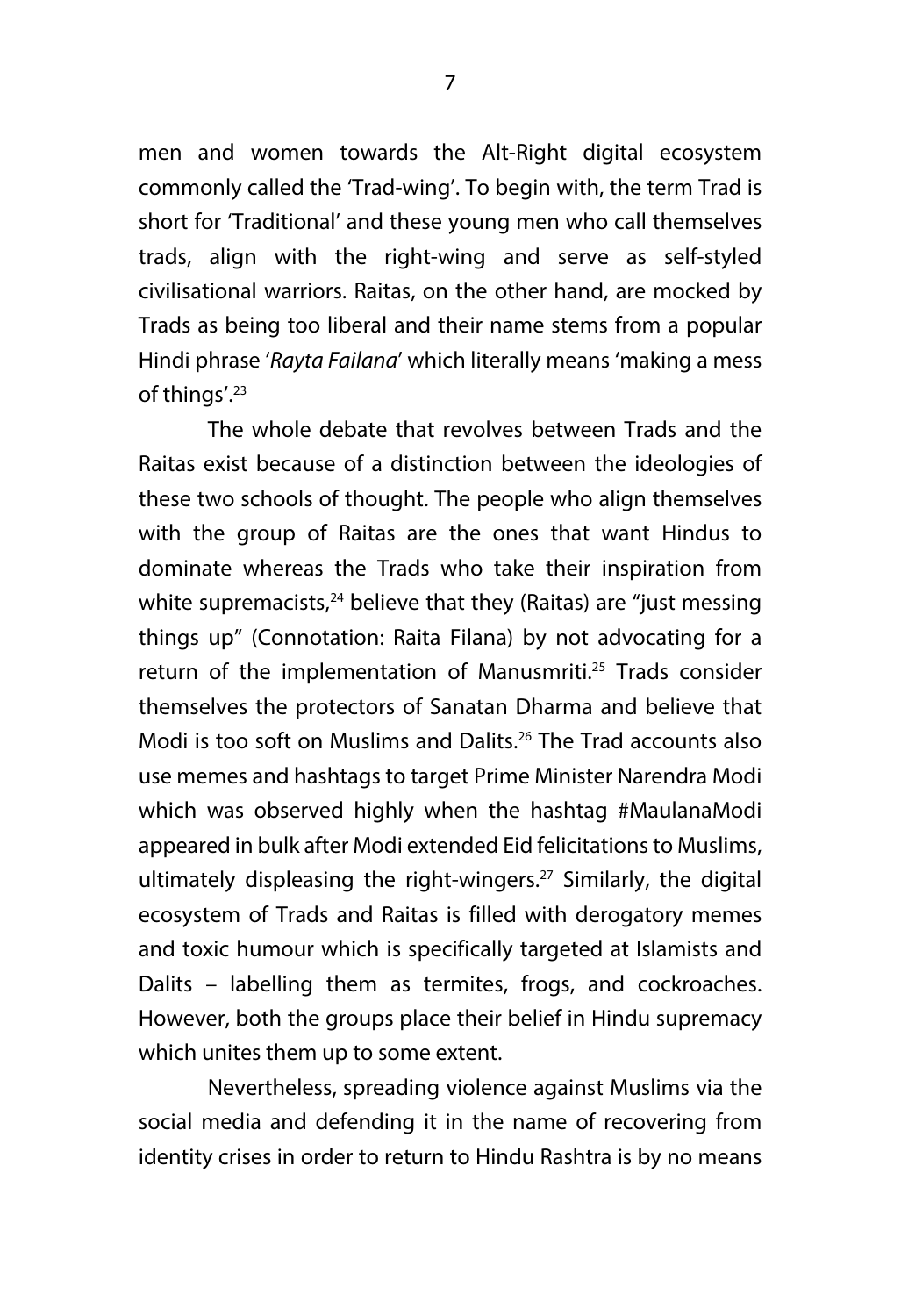justifiable. Thus, the growing ecosystem of trads whose content is based on provocative hate against caste, religion, race, and gender, shall not be ignored. They are both a result of and a contributor to the normalisation of severe hate speech, genocidal jokes, and a social camaraderie formed around hatred for no other purpose than hate itself.

# **Tek Fog; Marriage of Big Tech and Dirty Politics**

In a similar context, another really astonishing factor was unveiled, which played a great part in contributing to India's dirty politics of disseminating fake news and igniting anti-minority violence. In 2020, a whistle-blower from India revealed a secret app called '*Tek Fog'* which was created by BJP IT cells. Tek Fog is a conglomeration of four unique features (see Figure 1). The functioning of the app was built around hijacking major social media accounts and amplifying right-wing propaganda (as augmented by Trads and Raitas) to a domestic audience. The main feature of the app allowed it to hijack the 'trending' section of Twitter and Facebook and auto-retweet or auto-share the posts in a spam manner. This technique helped engineer public discourse(s) by creating absurd trends/hashtags and hijacking conversations across major digital platforms. Tek Fog played a great part in helping the right-wing propagandists to deliver their extremist narrative and political campaigns to a more diverse audience and that narrative was then utilised by social media warriors to propagate hate speeches and instigate violence. For example, as part of an investigation carried out by *The Wire28,* the whistle-blower was asked to perform a live experiment to see whether the specific feature of the app was functioning or not. The source provided them with the hashtag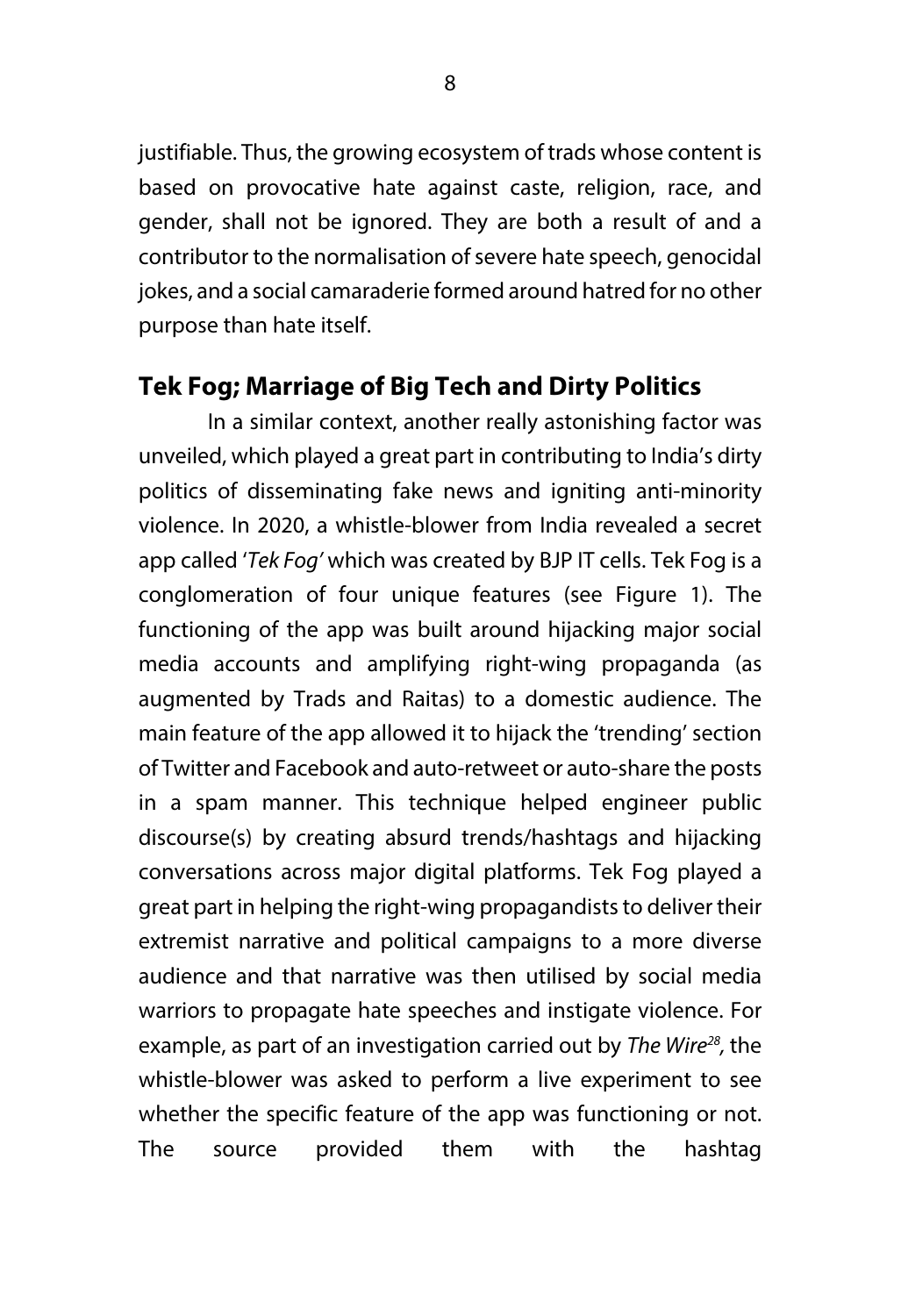#CongressAgainstLabourers whose aim was to appear in at least 55,000 tweets. Half an hour later, the trend went to accumulate 57,000 mentions - surpassing 2000 tweets beyond the target. This apparently proved that the procedure for propagating a narrative across social media is well-orchestrated by the BJP government and that they are seemingly working hard to alter public discourse(s) based on fake news and disinformation.

#### **Figure 1**

**Understanding features of Tek Fog Hijacking** twitter and facebook Using Phising **Tek** database for Inactive taregted WhatsApp Fog harrasment accounts **Linking BJP** to tech players

# Source: The Wire<sup>29</sup>

Subsequently, another interesting yet scary feature of Tek Fog includes 'modifying existing news stories to create fake news.' This feature operates to create fake news by changing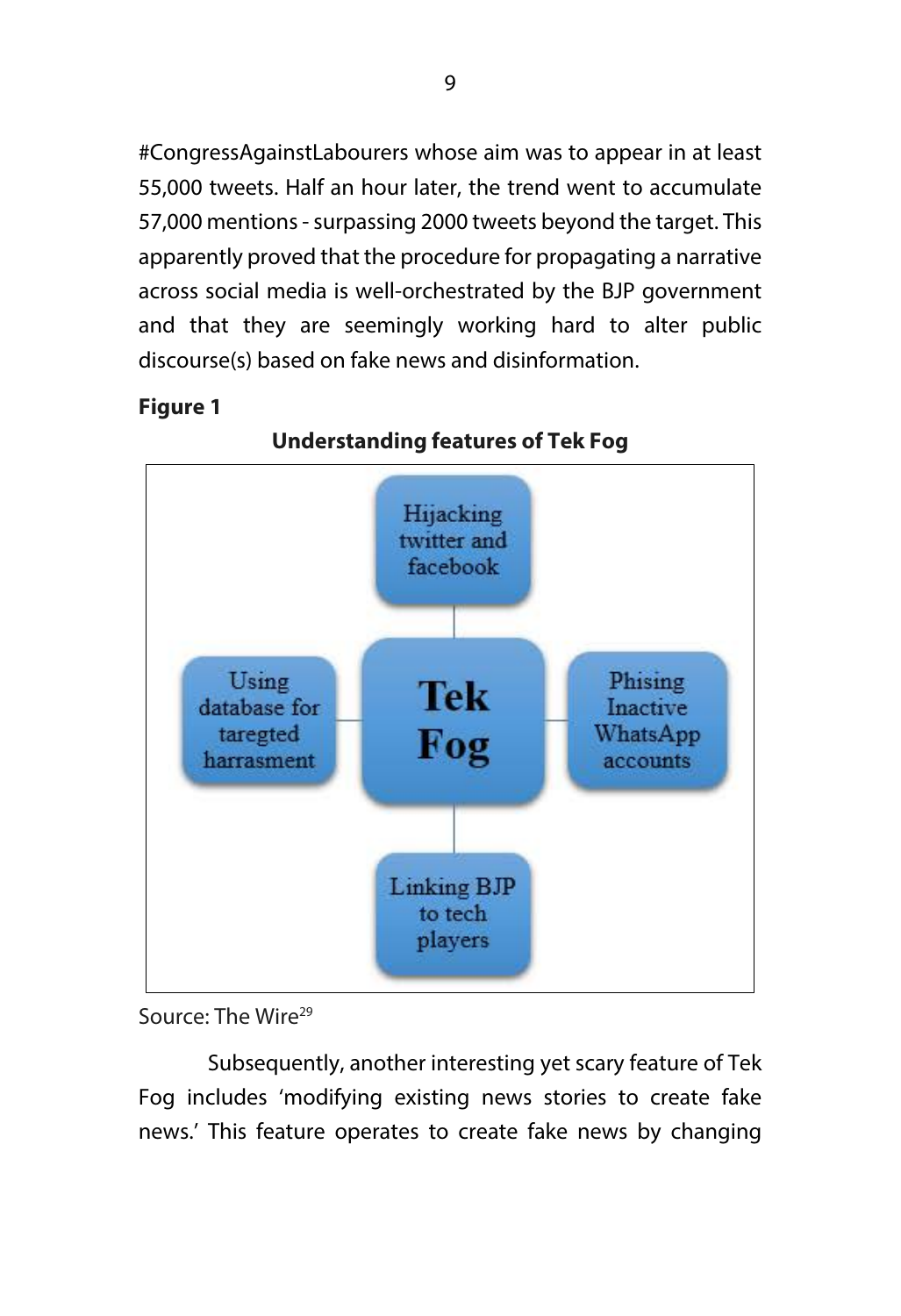keywords and generating political narratives via modifying the link of a published article. For example, an article published in *The Print* had the following headline, '**Telegram – a free speech Russian platform is a haven for Far-Right terror groups.'** Now, after link modification, the source had edited the headline and some parts of the texts which were not the words of the author, rather the opposite. The altered headline read; '**Telegram – a free speech Russian platform is a haven for Pakistani and Leftwing terror groups**. It is noteworthy that the political affiliation of the Telegram was shifted from right-wing to a left-wing group and an element of Pakistan was added in as well.<sup>30</sup> Through the above-documented facts, it is very clear that Tek Fog is a part of the BJP propaganda infrastructure which spreads automated hate, ignite hate speech and engineer public discourse in favour of India's ruling party, BJP.

# **Conclusion**

The spread of hate speech via fake news is apparently a new non-traditional way of achieving foreign policy goals and India's current government has proven itself right so in this regard. It is because, the news that is circulated via the BJP's vast network of WhatsApp takes no time to reach the domestic audience, creates a negative public discourse against Muslims and then incites violence. Interestingly, the BJP is using unique tools and techniques to not just circulate fake news, and engineer public discourse but to also gain vote bank via its social media warriors.<sup>31</sup> Thus, there is an urgent need to educate the general public to utilise these platforms to the maximums of benefit and not just to be exploited. However, the complex web of connectivity that India has constructed over the years is indeed a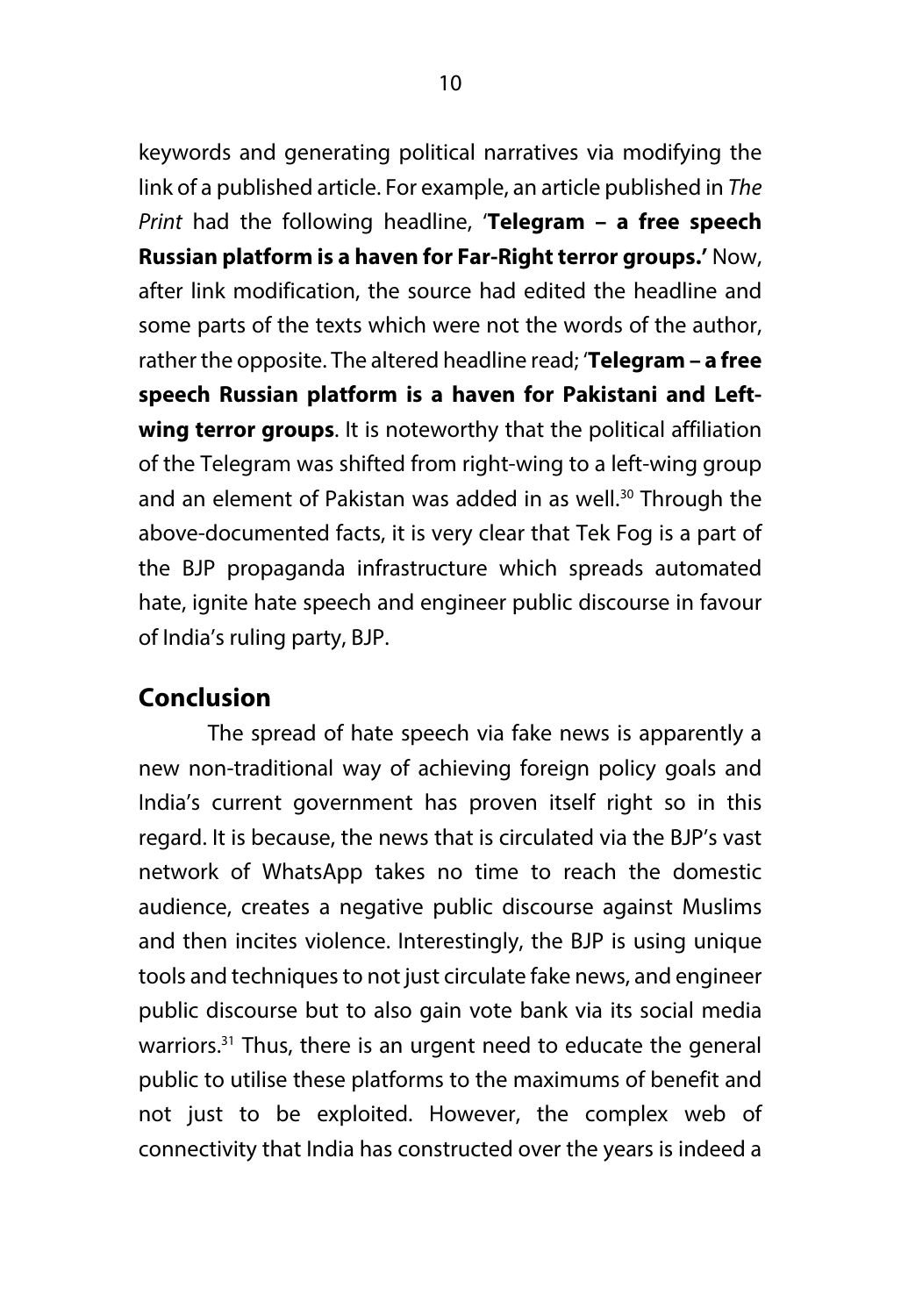dangerous world where the most targeted ones are the ones belonging to minorities. Nevertheless, as of today, modern nation-states are experimenting with digital diplomacy via platforms like Twitter. At the same time, the world's largest democracy is finding ways and funding tech gurus to spread hate. It is debatable, because other states are using social media in their best interests but, so is India. The only difference is the stark distinction between the interests of other world democracies in comparison to India's inclination toward creating a Hindu Rahstra. In the realist clock, both of them are pursuing their countries' core interests but at the expense and sacrifice of something bigger.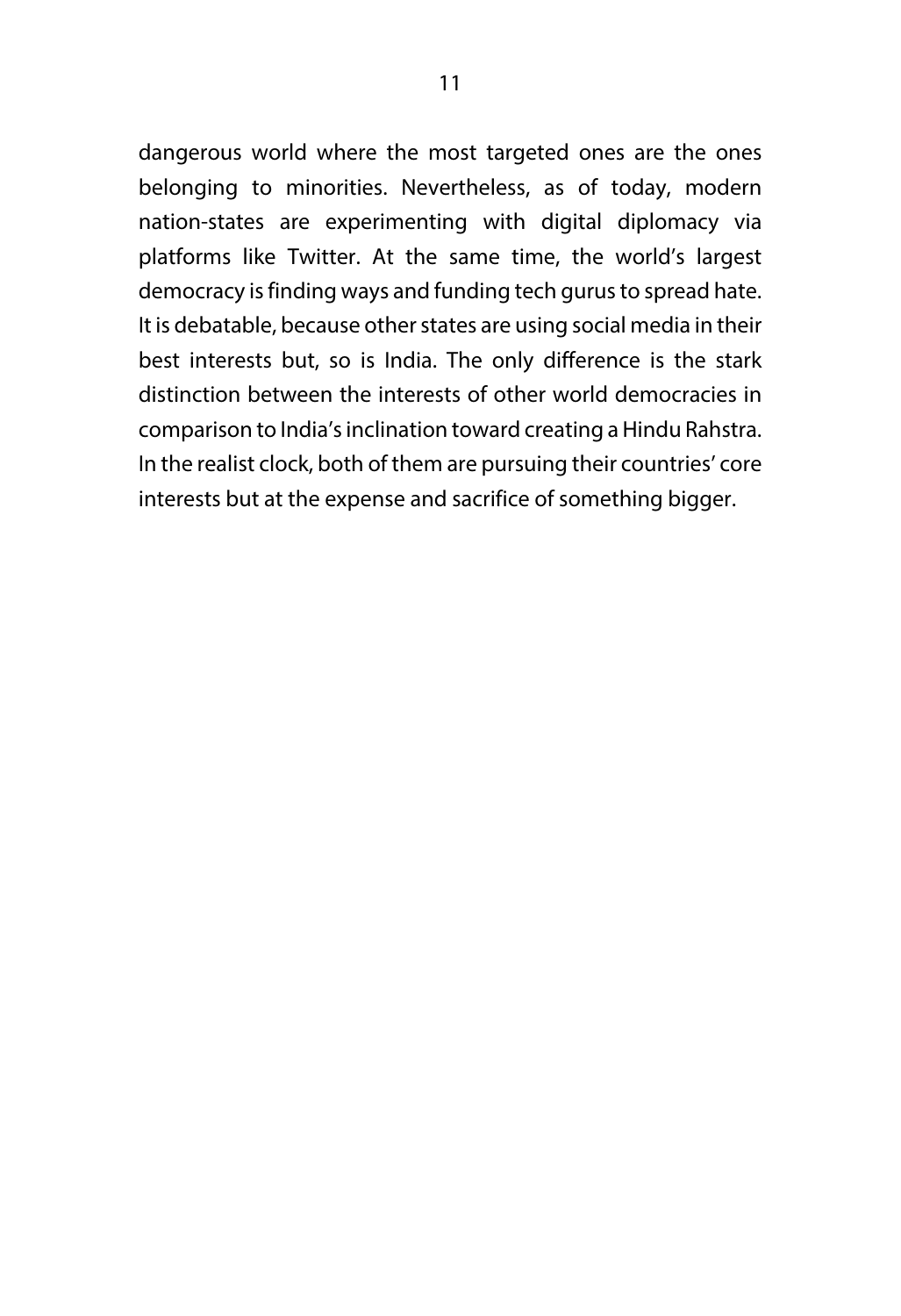### **Notes and References**

- <sup>1</sup> Jyoti Yadav, "Indians are fighting against coronavirus and BJP IT cell is fighting against Indians," *The Print,* 4 April 2020.
- <sup>2</sup> Cat Zakrzewski, Gerrit De Vynck, Niha Masih and Shibani Mahtani, "How Facebook neglected the rest of the world, fuelling hate speech and violence in India," *Washington Post,*  24 October 2021.
- <sup>3</sup> "Indian MP grills Facebook over hate speech, allegation of bias," *Al-Jazeera,* 3 September 2020.
- <sup>4</sup> Geeta Pandey, "Beaten and humiliated by Hindu mobs for being a Muslim in India," *BBC News,* 2 September 2021.
- <sup>5</sup> Maya Mirchandani, Dhananjay Saha and Ojasvi Goel, "Encouraging Counter-Speech by Mapping the contours of Hate Speech on Facebook in India, *Observer Research Foundation; Issues Briefs and Special Reports,* 13 March 2018.
- <sup>6</sup> Amogh Dhar Sharma, "How far can political parties in India be made accountable for their digital propaganda," *Scroll.in,* 10 May 2019.
- <sup>7</sup> Sevanti Ninan, "How India's news media have changed since 2014: Greater self-censorship, dogged digital resistance, *Scroll.in,* 5 July 2019.
- <sup>8</sup> The Listening Post, "Hate Speech and online abuse: India's growing extremism problem," *Al- Jazeera,* 8January 2022.
- <sup>9</sup> The Listening Post, "Hate Speech and online abuse: India's growing extremism problem."
- <sup>10</sup> Lal Dena, "Hindutva and the question of who owns India, *The Wire,* 19 February 2022.
- <sup>11</sup> Karishma Mehrotra, "Forward posts: The journey political posts before they reach millions," *Indian Express,* 5 April 2019.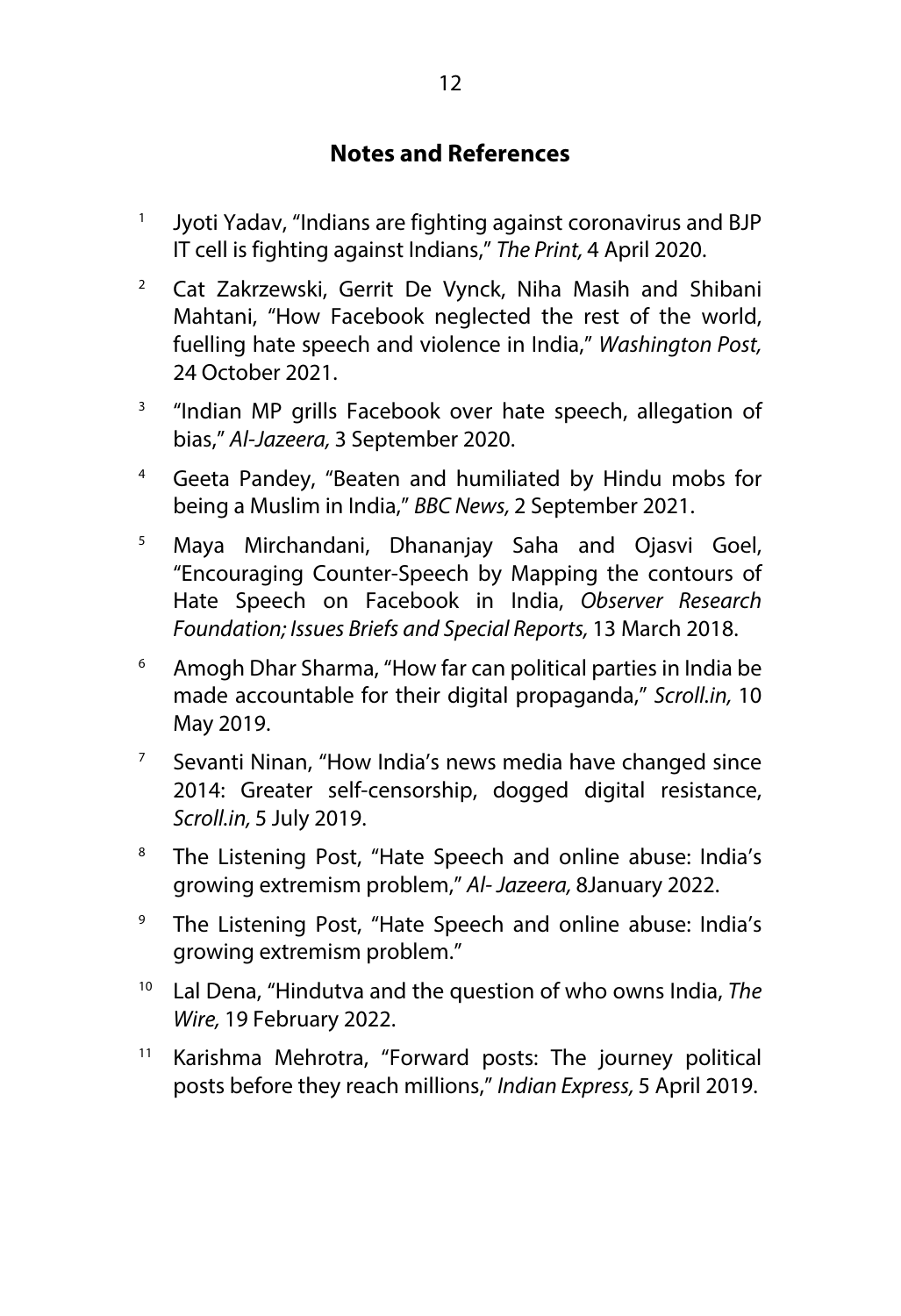- <sup>12</sup> Shanker Arnimesh, "9,500 IT cell heads, 72,000 WhatsApp groups – how BJP is preparing for Bihar poll battle, *The Print,* 1 July 2020.
- <sup>13</sup> Rupa Subramanya, "Has India become Lynchistan?,"Observer Research Foundation, *4* July 2017*.*
- <sup>14</sup> Parama Sina Palit, "Online Hate Speech is a challenge for India's Foreign Policy, *The Diplomat,* 13 October 2020.
- <sup>15</sup> " Video: Man burnt alive in Rajasthan's Rajsamand after being axed for alleged love jihad," *Financial Express,* 7 December 2017.
- <sup>16</sup> Taniya Roy, "Hindutva's Circulation of Anti-Muslim Hate aided by digital platforms, Find reports," *The wire,* 13 January 2022.
- <sup>17</sup> Maya Mirchandani, "Digital hatred, real violence: Majoritarian radicalisation and social media in India," *Observer Researchers Foundation; Occasional Paper,* 29 August 2018.
- <sup>18</sup> Asmita Bakshi, "Sulli Deals: Indian Muslim women offered for sale in auction," *Al-Jazeera,* 12 July 2021.
- <sup>19</sup> Srishti Jaswal, "Bulli Bai: India's Muslim women again listed on app for auction," *Al-Jazeera,* 2 January 2022.
- <sup>20</sup> Srishti Jaswal, "Bulli Bai: India's Muslim women again listed on app for auction."
- <sup>21</sup> The alt right (short for "alternative right") is a segment of the white supremacist movement consisting of racists and anti-Semites who reject mainstream conservatism in favour of politics that embrace implicit or explicit racist, anti-Semitic and white supremacist ideology.
- <sup>22</sup> "Trads Vs Raitas | Threat of Hindu Right Wing Unity or to India, *YouTube,* 15 January 2022.
- $23$  K Bhattacharjee, "Rayta, Trad and everything in between: A gentle introduction to the Indian non-left," *OpIndia,* 14 October 2019.